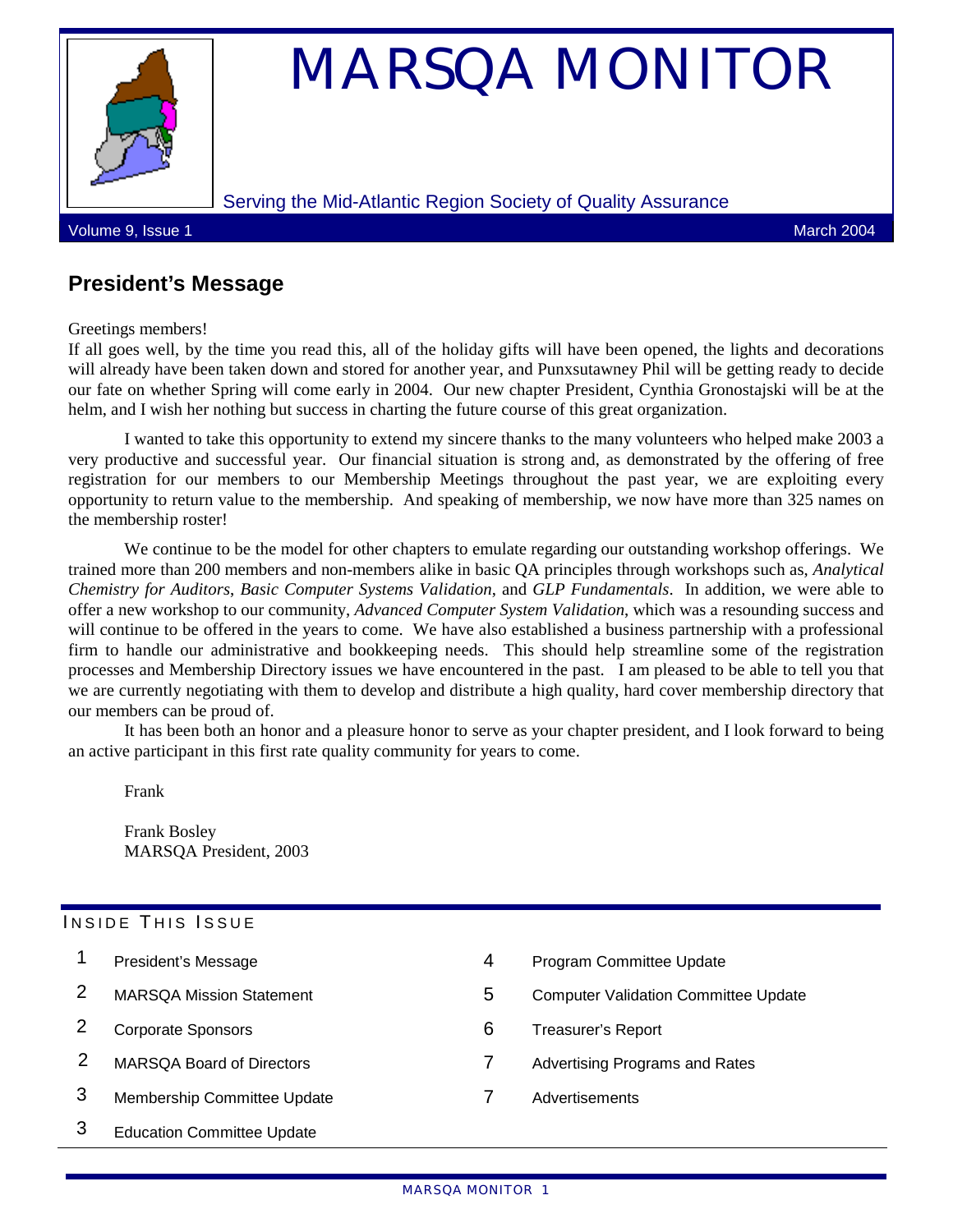## **MARSQA MISSION STATEMENT**

It is the mission of MARSQA to

- Continually strive to advance the research quality assurance professions by providing the resources, programs, and training necessary for the professional development and recognition of its membership.
- Serve as a forum for the open discussion of the theoretical, practical, and ethical applications of the quality assurance profession.
- Foster a partnership between the quality assurance profession and the regulatory agencies that results in the attainment of mutually beneficial compliance.
- Support and advance the goals and mission of the [Society of Quality Assurance.](http://www.sqa.org/)

#### **Corporate Sponsors**

**MARSQA would like to thank our corporate sponsors for their generous support to our continuing mission:** 

**Fort Dodge Animal Health** 

## **MARSQA Board of Directors – 2004**

**Past President:** Frank Bosley **Directors:** President: Cynthia Gronostajski Tony Jones **Vice-President:** Jane Nelson Steve Junker **Treasurer:** Janet Emeigh Mariarose Maria **Secretary:** Kimberly Garnett Lynda Olsen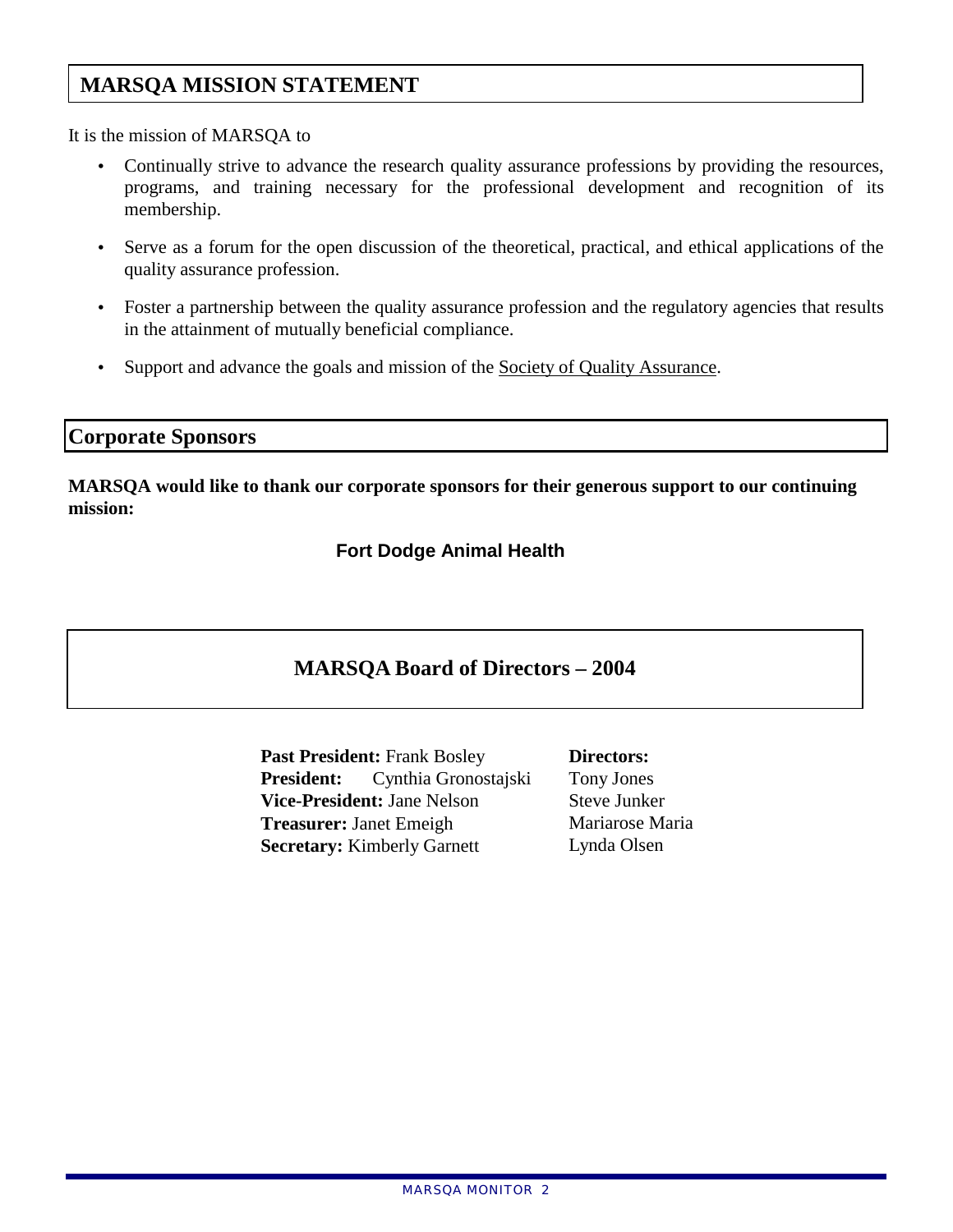## **Membership Committee Update**

By: Jane Nelson

It's that time again! The membership drive for 2004 is on. The goal is to make this as painless as possible for all involved. A renewal notice will be mailed in and around the first week of January. We ask that **all** registrations or changes in personal information be done via the web site. We have a great website that we want to utilize to its fullest potential. Now don't get excited if you have firewall problems regarding payment! Payment can still be done offline. As always, individual situations can be accommodated. With all the pertinent information entered in one location by the individual, this should drastically cut down input, and editing time. MARSQA

For those of you paying by company check, it is imperative that the individuals for the dues payment be specified with the check. If the individuals cannot be identified in a reasonable amount of time (and effort!), it will be necessary to return the check to the respective company. MARSQA has identified an administrative company that will ease the burden for volunteers during the next membership renewal.

**Please note**: Please review and submit any changes to your personal information on the invoice or on the Members-Only section of the website. All members will be included on the Online Membership Directory.

STUDENTS TAKE NOTE!!! There is a reduced membership rate of \$25 for full-time students who furnish proof of their full time status and a copy of their student ID.

WHAT'S NEW IN 2004...The Members-Only section of the MARSQA website continues to get better! Members have access to the Online Membership Directory, the latest edition of the MARSQA Monitor and the ability to update personal information. The bulletin board is being tested and is just about ready to go!

If you are a member and have not received a user name and password, please contact the Webmaster on the MARSQA homepage. Coming soon… regulatory information updates, Committee updates, and presentations. Stay tuned….

### **Education Committee Update**

MARSQA is offering a number of workshops to its membership. MARSQA takes pride in offering quality training workshops at very reasonable prices. Please check the MARSQA website www.marsqa.org for updates on courses and dates for 2004.

If you have any questions or if you are interested in becoming a presenter/facilitator at one of MARSQA's workshops, please contact: Joanne R. Jackson (908) 218-6660 or Lynda Olsen (908) 298-4478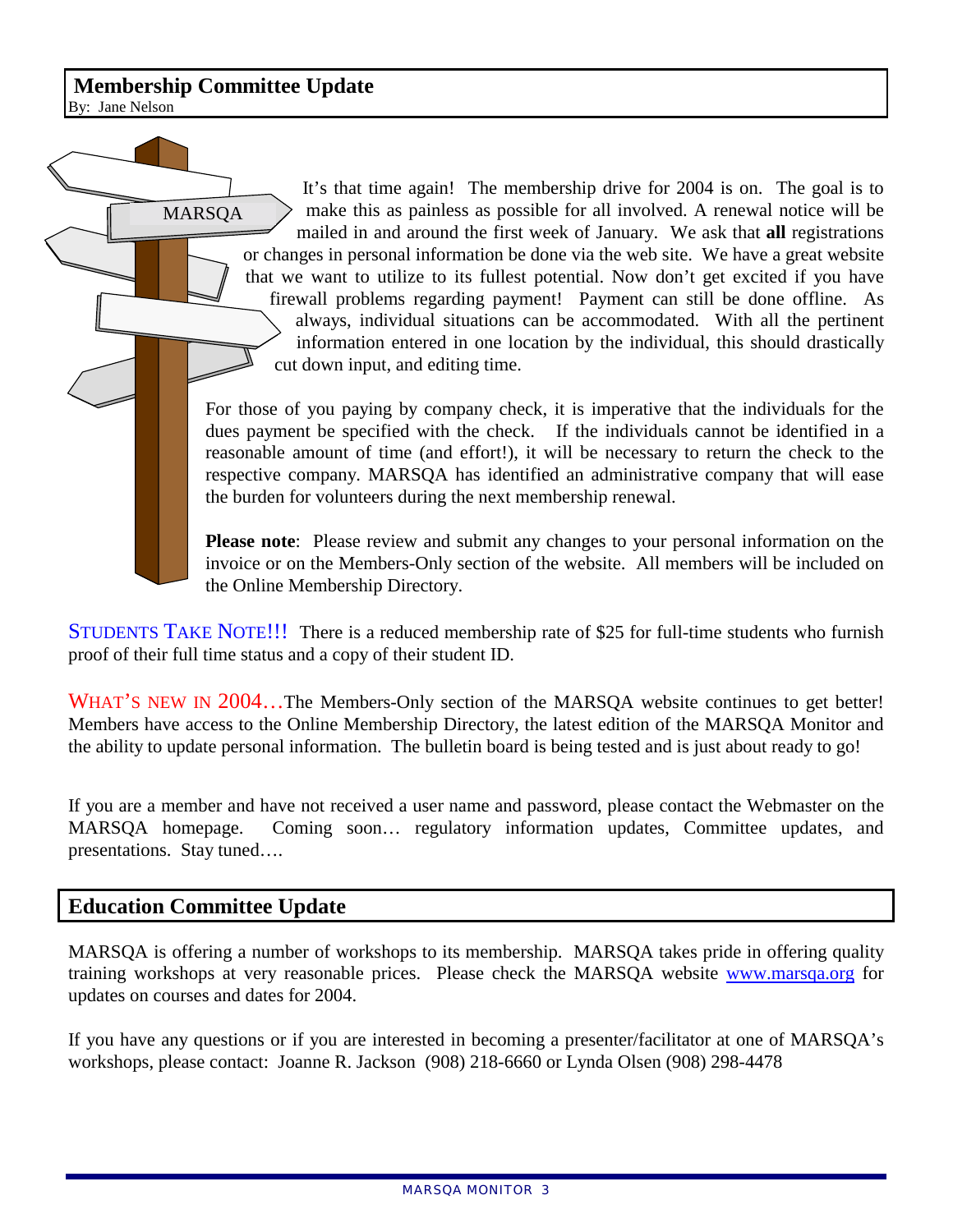Hope you all had a wonderful holiday season! Moreover, I am sure each of us is grateful to be back at work. The MARSQA Program Committee is busy planning the March 2004 membership meeting. Dr. C. T. Viswanathan will be speaking at our first membership meeting of the year, which will be held at the Ramada in Delaware. He will provide us with an update on the trends in the FDA GLP industry. We are also hoping to have additional regulators representing the industry speak at this meetings. So be sure to visit [www.marsqa.org](http://www.marsqa.org/) for the details!

The Computer Validation Committee put together a great line-up of speakers at the November 4, 2003 membership meeting. This meeting was held at the Jamesburg, NJ Holiday Inn. Gary Secrest of Johnson & Johnson presented *"Public Key Technology: Application of Public Key to Meet Security Challenges of Transactions in an e-world"*, Colleen Turner of Bristol-Myers Squibb presented *"Audit Trails for Electronic Records: A Common Sense Approach"*, and Kevin Martin of CimQuest, Inc. concluded the meeting with his presentation of **"Automated System Security".** A big thanks goes out to the Computer Validation Committee for providing us with another very informative meeting!

I hope that those of you who attended the SQA annual meeting in October were able to attend the Opening Reception, which was co-hosted by MARSQA and NCARSQA. Although there were mixed reviews on the Oom Pah band it seems that the beer tasting was greatly appreciated. MARSQA also participated by setting up a booth and providing a game at the SQA Society Faire. Thanks to Jane Nelson, Steve Junker, Lynda Olsen and Kim Garnett for the work they did to make the Opening Reception and the MARSQA Booth at the Society Faire a success.

#### **Treasurer's Report**  Janet Emeigh

MARSQA continues to be financially strong. Our membership numbers continue to grow, the Education Committee continues to provide excellent training programs that draw participants (both members and nonmembers) and the MARSQA Board continues to take it's fiscal responsibilities very seriously. All of the above have enabled MARSQA to maintain a healthy balance while we continue to offer services to the membership such as free membership meetings (there were 2 last year), no additional charges for those who prefer to pay for their membership dues and meeting registration fees by credit card and one of the best regional chapter websites (if not the best).

We are also working towards consolidation of our assets to Commerce Bank. While we may be losing some interest in terms of the CDs that we have at Citadel Federal Credit Union, we will be gaining the convenience of having all of our financial information on one statement and the ability to bank at hundreds of branches throughout the MARSQA region, thus making the transition between officers when the time comes more convenient.

That being said, below are the MARSQA assets as of December 31, 2003 along with a comparison to the figures from 2002: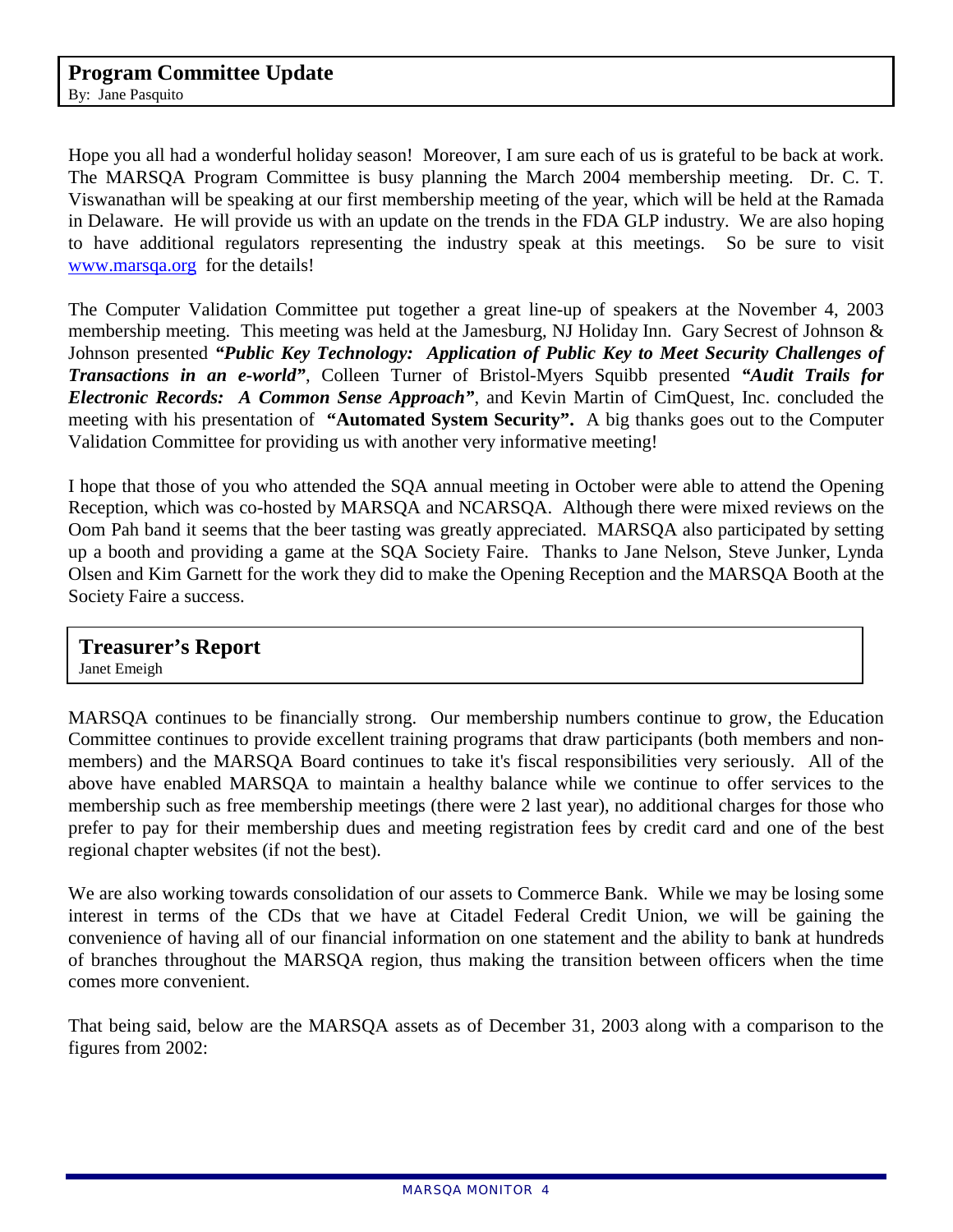| 12-31-2003  | 12-31-2002  | <b>BALANCE SHEET</b>                  |
|-------------|-------------|---------------------------------------|
| \$57,977.06 | \$56,483.32 | Credit Union-CDs, Money Market        |
| 2,004.49    | 3,803.51    | Willow Grove Bank-Checking            |
| Closed      | 215.97      | <b>Willow Grove Bank-Savings</b>      |
| 30,891.35   | 18,473.75   | Commerce Bank-Small Business Checking |
| \$90,872.90 | \$78,976.55 | <b>Total Liabilities and Equity</b>   |

## **MARSQA Computer Validation Committee Summary of 04 Nov 2003 Meeting**

## **Held at Holiday Inn, Jamesburg, NJ (prior to the MARSQA meeting)**

The November 4<sup>th</sup> MARSQA membership meeting was hosted by the CVC, the speakers and topics are listed below: Gary Secrest (J&J) -- Topic: Application of Public Key to Meet Security Challenges of Transactions in an e-World **Colleen Turner (BMS)** -- Topic: Audit Trails for Electronic Records: A Common Sense Approach **Kevin Martin (Cimquest)** – Automated System Security

#### **Anyone interested in joining the CVC is welcome to attend the next committee meeting scheduled for February 20 (contact a committee member via the MARSQA website for more information).**

#### **Technical Discussion**

- 1. A Review of the SQA meeting held in October 2003 some meeting highlights were discussed.
	- $\rightarrow$  Part 11 current validation practices session
	- ♦ Karen Raskasky's presentation on the new guidance
	- Risk assessment ISO guidance
- 2. How much verification is required/recommended for a commercial off the shelf (COTS) statistics program
	- SAS white paper recommended as a reference
	- $\triangle$  Need to assess the risk show due diligence
	- ♦ Vendor assessment is also recommended
	- The GCP guide for computerized systems is still available as a reference
- 3. Discussion of GAMP 4 (Guide for Validation of Automated Systems):
	- ♦ This guide can be a great tool when deciding how much validation/verification is needed
	- ♦ Waiting for a GAMP for R&D that focuses less on product and release
	- Used to help develop SDLC methodology for the company
	- ♦ Helps with risk assessment categorization
- 4. How is training being tracked, how are training materials being version controlled and updated?
	- ♦ Some automated systems for training data collection were discussed
	- Mainly paper records are used for tracking

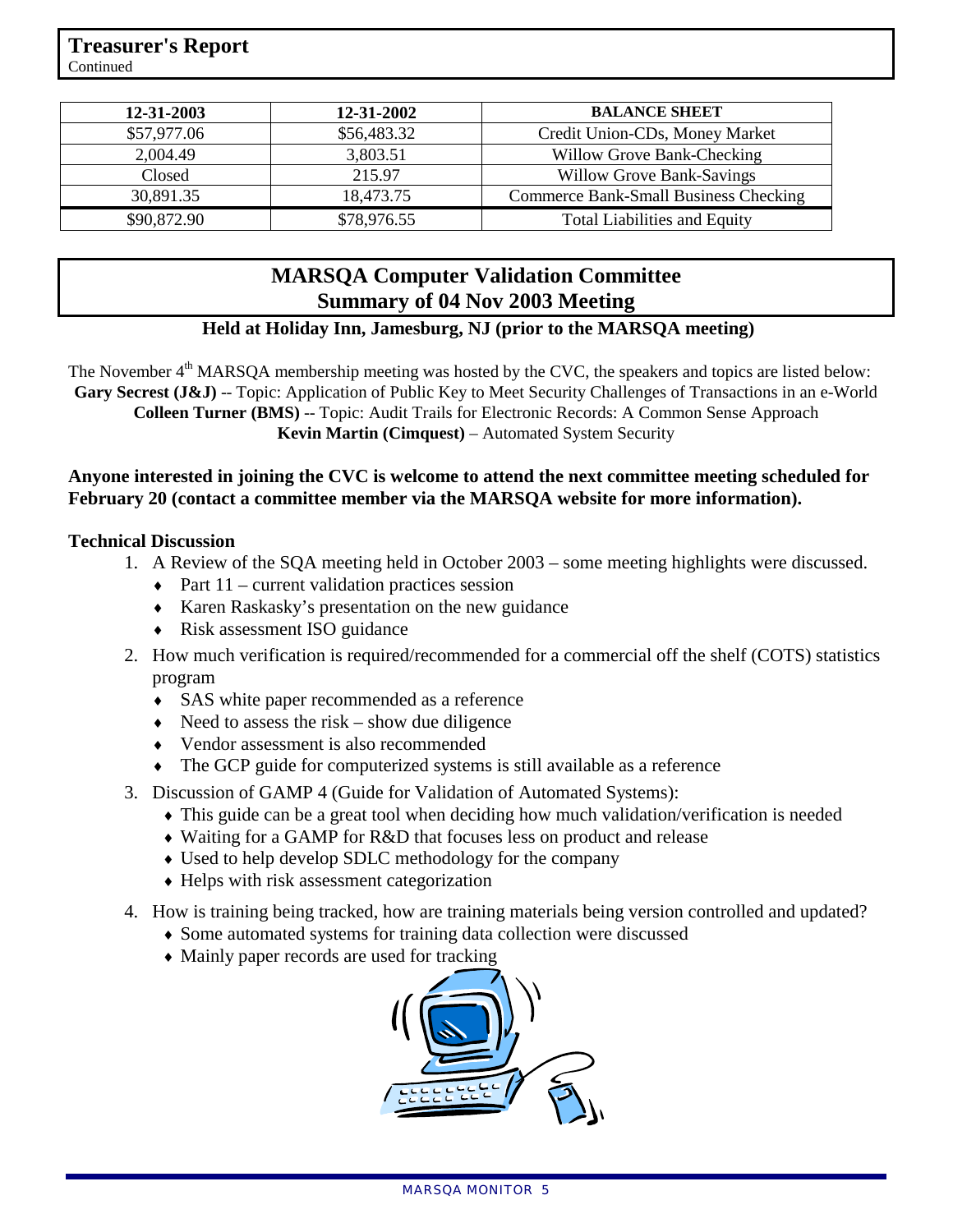

**Hit the Jackpot with SQA!** 

# **20TH ANNIVERSARY SQA ANNUAL MEETING RENO, NEVADA**

**25 - 29 APRIL 2004** 

**The Annual Meeting and Preconference Training will be held at the Reno Hilton in downtown Reno.** 

**Online and printable registration forms are available at www.sqa.org!** 

**Reserve your hotel room by 26 March 2004 to take advantage of special SQA rates!** 

**Encourage non-member colleagues to join SQA and receive up to \$385 in savings on their registration fees!**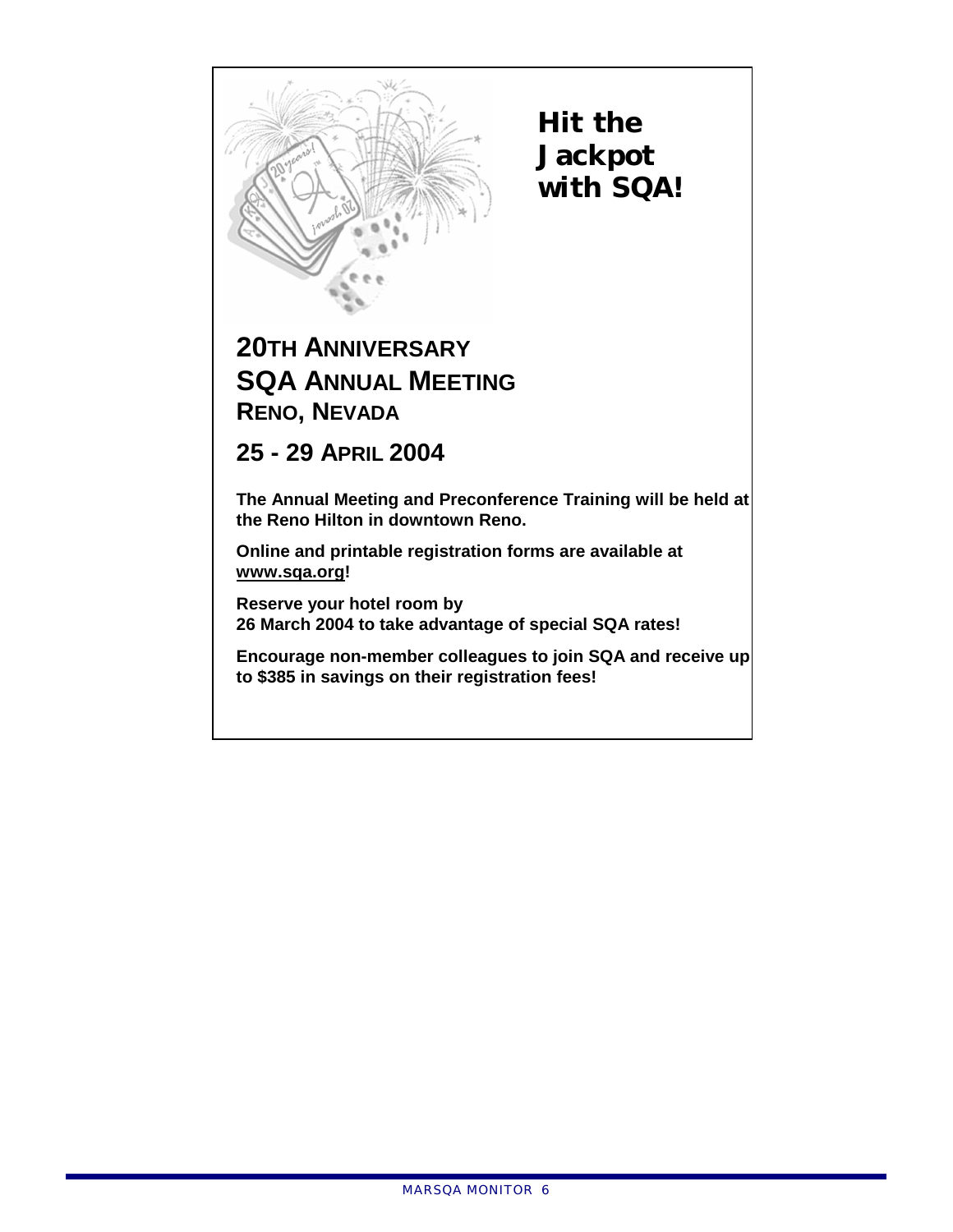## **ATTENTION ADVERTISERS:**

The Mid-Atlantic Region Society of Quality Assurance is pleased to announce that advertisements will be available both in the Monitor, as well as on our website, www.marsqa.org. The fee structure has been discounted to better serve the advertisers, including consultants and corporate sponsor companies.

The fee structure will be as follows for the entire year (3 newsletters, website):

- Full page ad: members: \$75, non-members: \$150
- $\frac{1}{2}$  page ad: members: \$50, non-members: \$100
- $\frac{1}{4}$  page ad: members: \$25, non-members: \$50

The fee structure for placing an advertisement on the website only will be \$25 per ad per year. You will have the ability to change you advertisement as necessary throughout the year for both the newsletter and the website. All fees for these new advertising plans will be billed at the beginning of the year.

The fee structure will remain unchanged for placing an advertisement in a single issue of the Monitor only:

- $\frac{1}{2}$  page ad: members: \$25, non-members: \$50
- $\bullet$   $\frac{1}{4}$  page ad: members: \$15, non-members: \$25
- $2''$  x  $3\frac{1}{2}$  ad: members: free, non-members: \$15

If you are interested in more information or would like to place an advertisement in the next issue of the newsletter or on the website or both, please contact Ms. Debra Sedor at 215-628-5474 or by e-mail at: dsedor@prius.jnj.com.



**THE DEADLINE FOR SUBMISSION OF ARTICLES AND ADVERTISEMENTS FOR PUBLICATION IN THE MAY 2004 NEWSLETTER IS April 15, 2004.**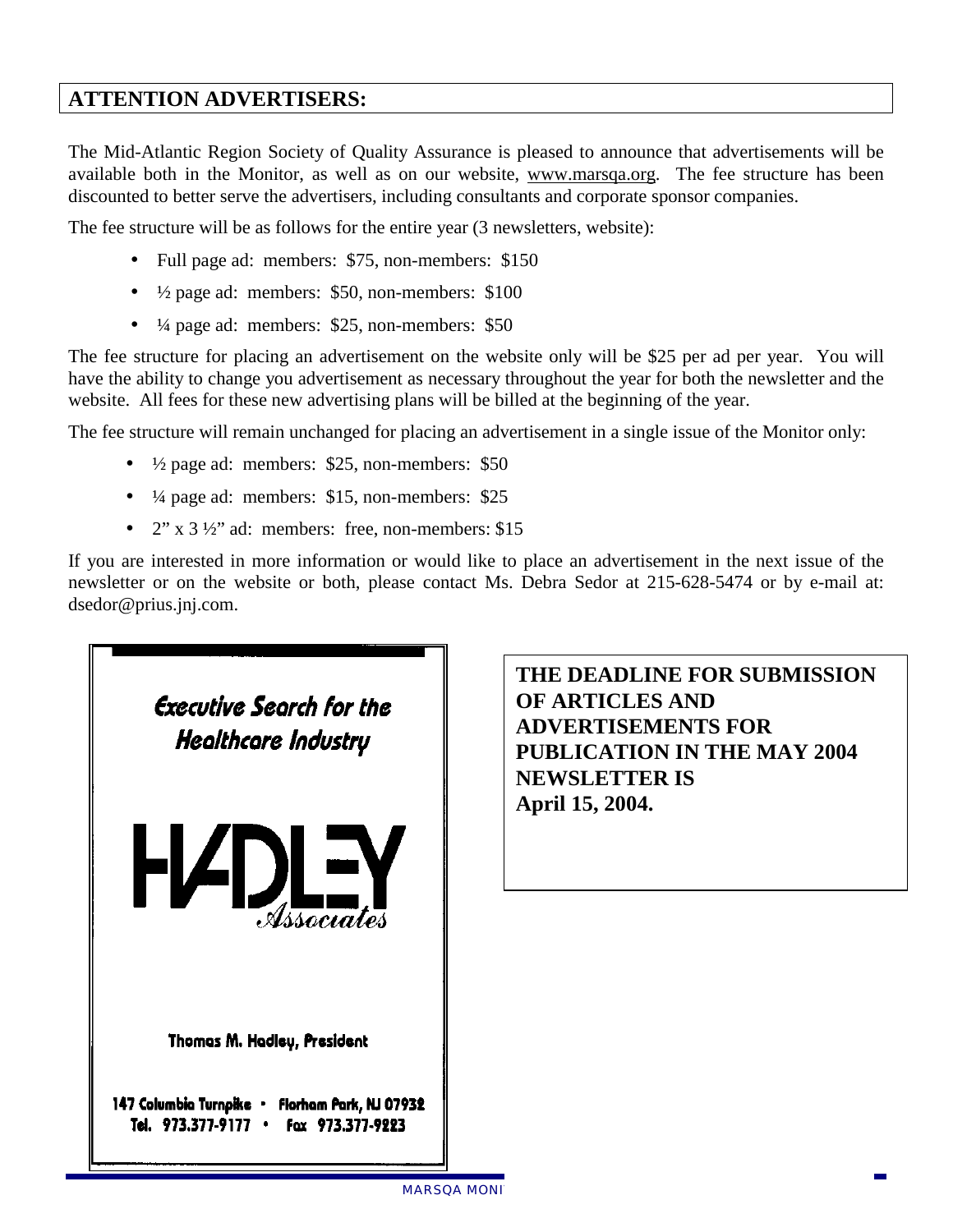| 305 E. Pennsylvania Blvd. · Feasterville, PA 19053-7846                                                              | Computer System Validation Specialists |
|----------------------------------------------------------------------------------------------------------------------|----------------------------------------|
|                                                                                                                      | 2004 Seminar Schedule                  |
| ☆ Achieving & Maintaining 21 CFR Part 11 Compliance ☆                                                                |                                        |
| Feb 2 Baltimore, MD Mar 29 New Orleans, LA Jun 22 Toronto, ON, Canada<br>Sep 27 Albuquerque, NM                      | <b>Nov 30 Princeton, NJ</b>            |
| <sup>◆</sup> Computer System Validation in FDA-Regulated Industries <sup>◆</sup>                                     |                                        |
| Feb 03-04 Baltimore, MD Mar 30-31 New Orleans, LA Jun 23-24 Toronto, ON,<br>Canada                                   |                                        |
| <b><sup>*</sup></b> Auditing Computer System Providers *                                                             |                                        |
|                                                                                                                      |                                        |
| Feb 5 Baltimore, MD Apr 01 New Orleans, LA Jun 25 Toronto, ON, Canada<br>Sep 30 Albuquerque, NM Dec 03 Princeton, NJ |                                        |

Tel: 215.354.1720 Fax: 215.354.1725 E-mail: info@validassoc.com Web: www.validassoc.com